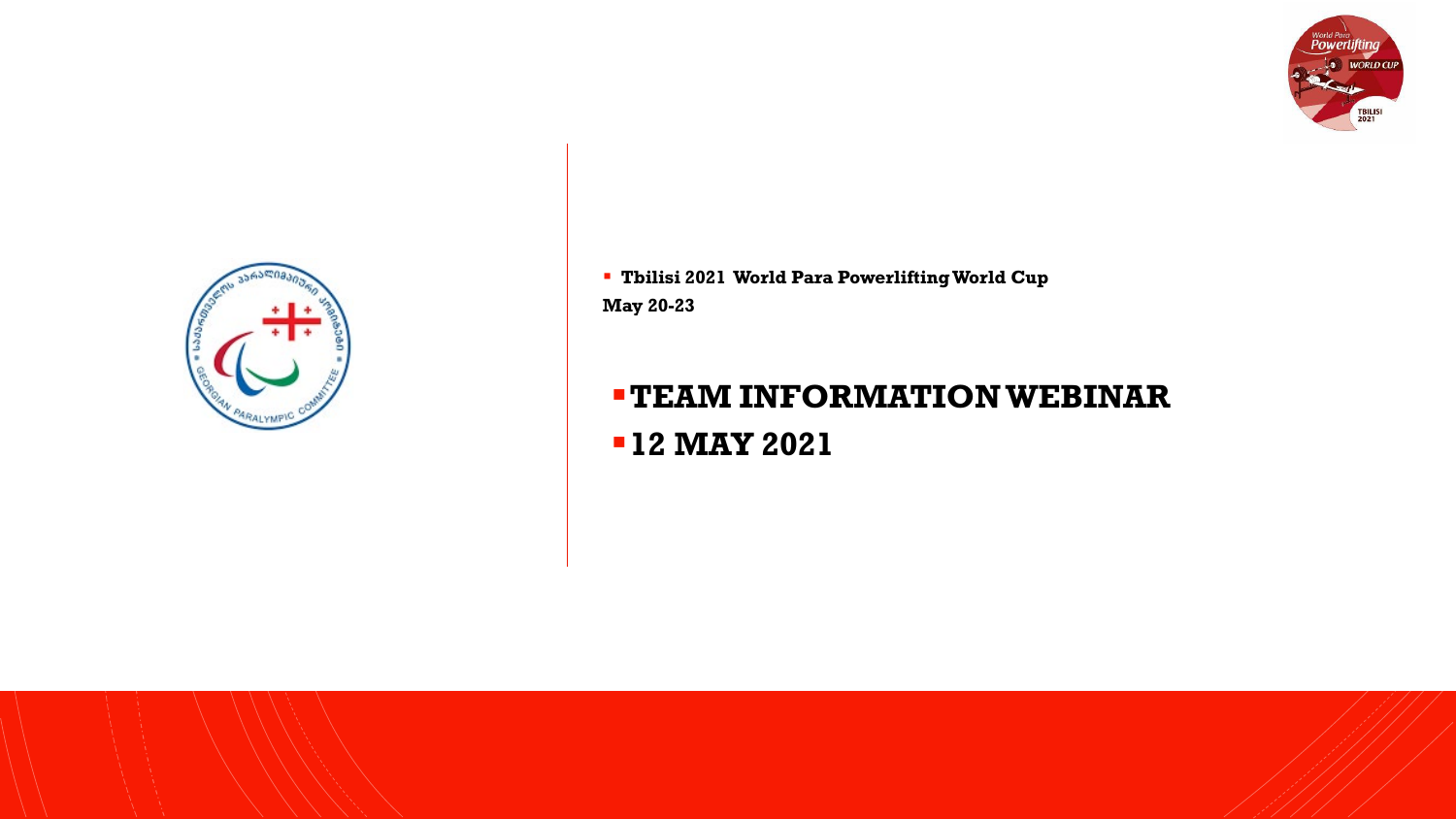# CONTENT



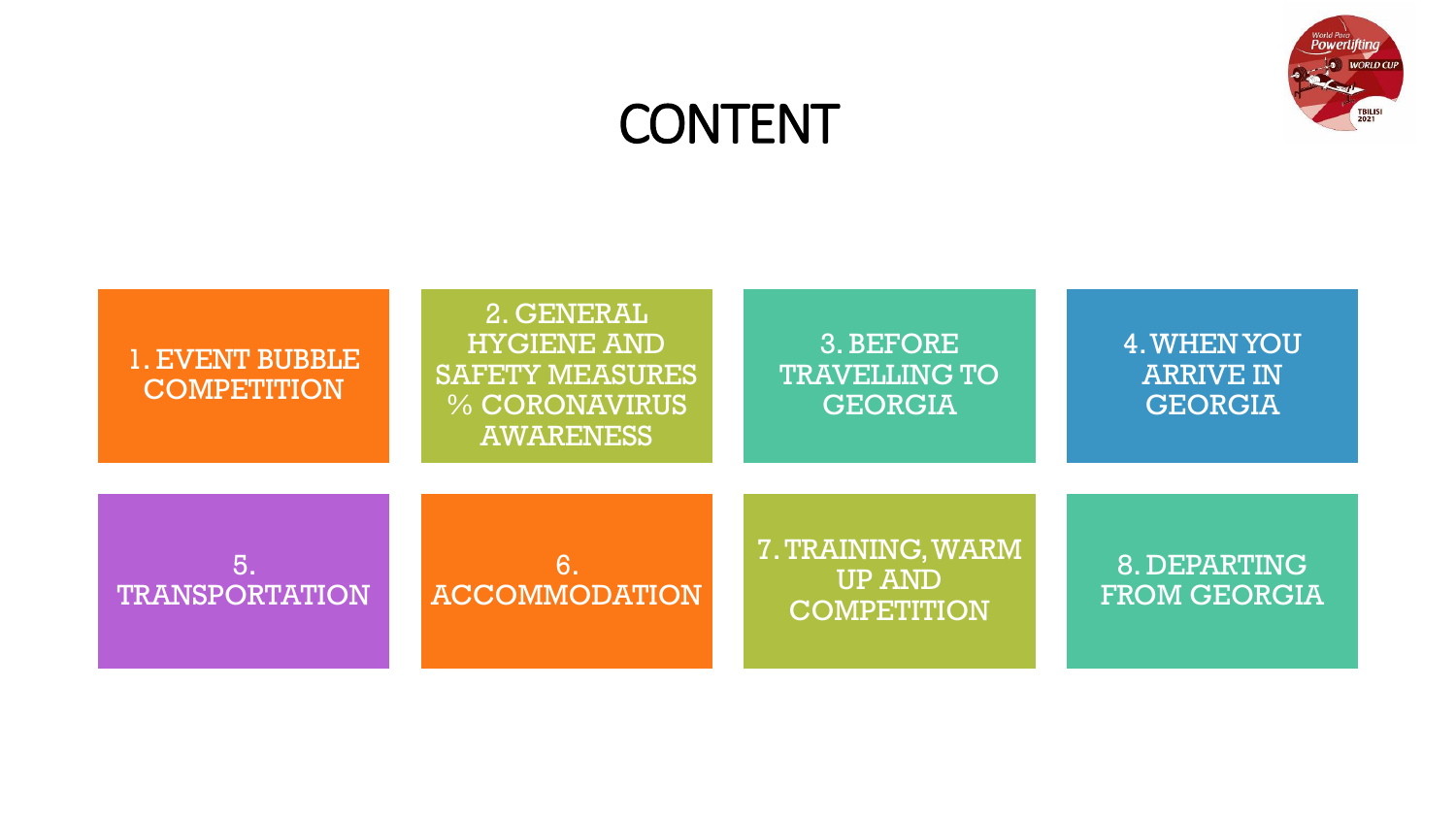# 1. EVENT BUBBLE

Event Bubble is designed to reduce the amount of contact you will have with anyone involved in the competition



The protocols apply to all accredited individuals including athletes, Technical Officials, contractors and volunteers during the event





Only LOC is able to leave the hotel in urgent situation, but they will enter back to the hotel with a negative PCR test negative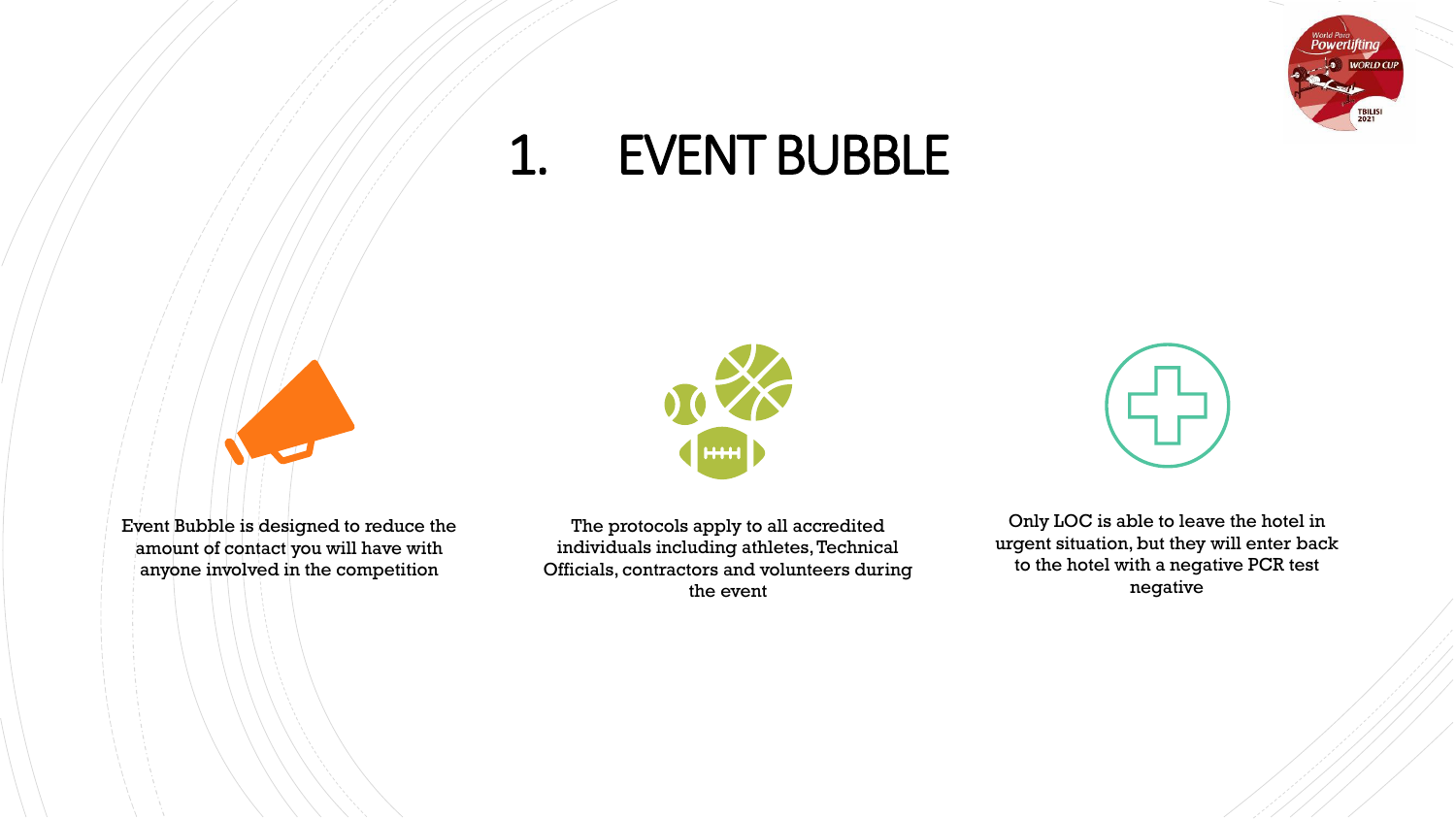# **2. GENERAL HYGIENE AND SAFETY MEASURES**

- FACE MASK/ COVERING MUST BE WORN AT ALL TIMES
- FROM THE MOMENT YOU ARRIVE IN GEORGIA, YOU MUST FOLLOW **2 METER SOCIAL DISTANCING** ALL TIMES.
- WASH YOU HANDS FREQUENTLY AND WEAR MASK ALL TIMES. KEEP SOCIAL DISTANCING MINIMUM 2 METERS. AVOID TOUCHING EYE, NOSE AND MOUTH. WEAR GLOVES. IF YOU HAVE A FEVER, COUGH AND DIFICULTY BREATHING, SEEK MEDICAL CARE EARLY
- BREACH OF ANY OF THESE RULES MAY RESULT IN REMOVAL OF YOUR ACCREDITATION AND/OR DISQUALIFICATION FROM THE EVENT, AS WELL AS POSSIBLE FURTHER ACTION BEING TAKEN BY THE LOC AND WPPO.



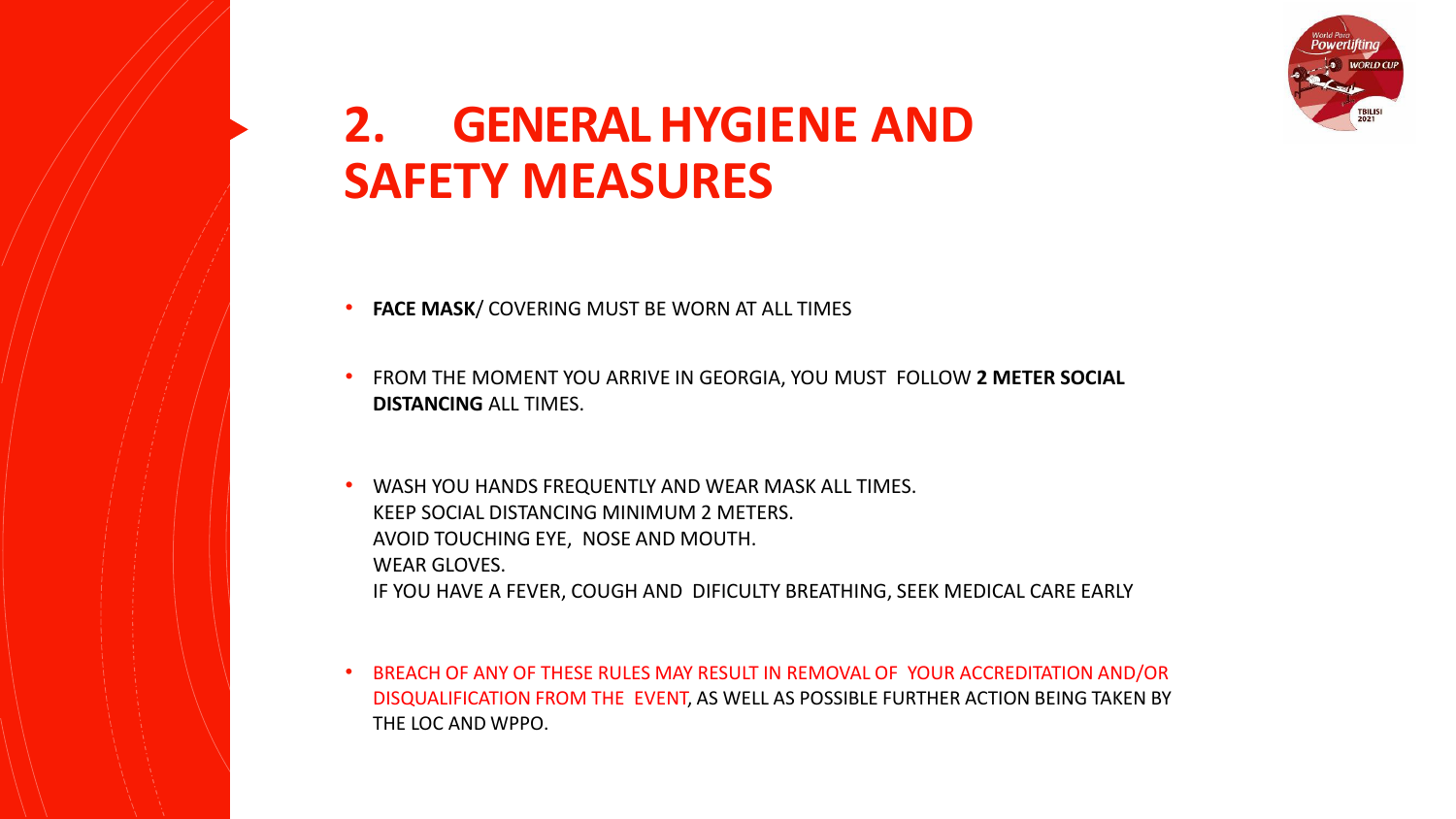Every individual in the event bubble will go through **2 PCR AND 1 ANTIGEN TESTS.**

- **1ST PCR TEST COVERED BY THE LOC WHEN YOU ARRIVE IN TO THE HOTEL;**
- **2ND PCR TEST COVERED BY THE LOC ON THE THIRD DAY OF ARRIVAL;**
- **3RD ANTIGEN TEST COVERED BY THE LOC BEFORE YOU LEAVE GEORGIA. IF A PARTICIPANT NEEDS A PCR TEST TO FLY TO THEIR HOME COUNTRY, HE MUST BOOK IT IN ADVANCE GOING THROUGHT THE LOC OFFICE (PARTICIPANT OWN COST)**.

**DOCTOR WHO WILL TAKE PCR TEST WILL BE IN THE FIRST FLOOR SEPARATE ROOM** WHERE YOU HAVE TO VISIT. EVERY PARTICIPANT WILL BE CALLED BY LOC.





## **COVID-19 TESTING DURING THE EVENT**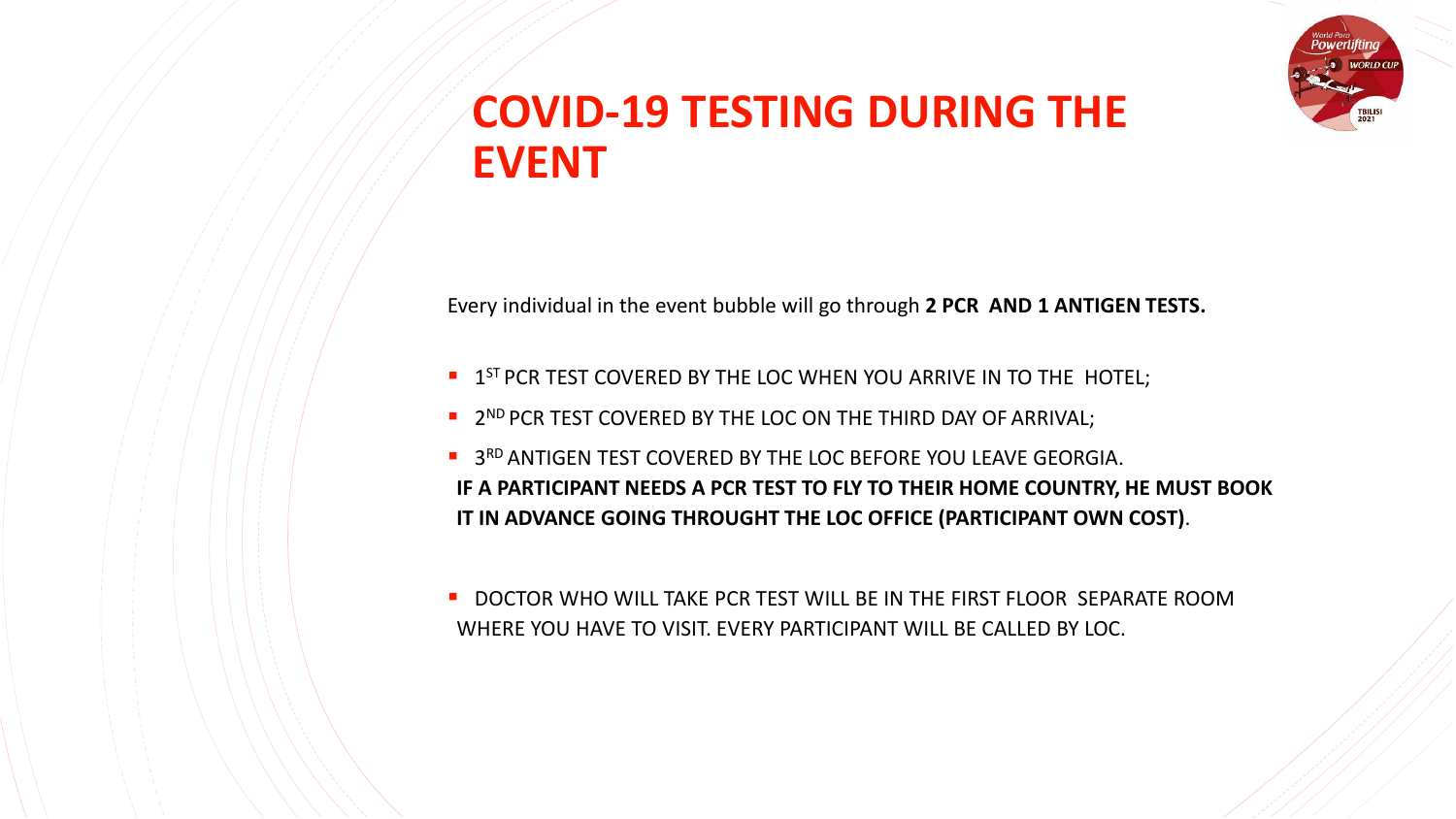### **IF A PERSON TESTS POSITIVE TO COVID-19:**

According to Georgian Law, the individual must be in quarantine for 12 days at his own cost. After 12 days the individual will be tested and with a negative PCR test result he/she will be able to return home.

### **IF A PERSON IS CLOSE CONTACT**

- $\rightarrow$  be in quarantine for 4 days in his room
- $\rightarrow$  after 4 days, take a PCR test at its own cost: with a negative result, she/he can leave the room and return to the event



According to Georgian Law, close contact means: Physical Contact, Communication without masks; Be in closed area 15 minutes or more with masks;

Should a participant be considered as a close contact, he/she will be required to: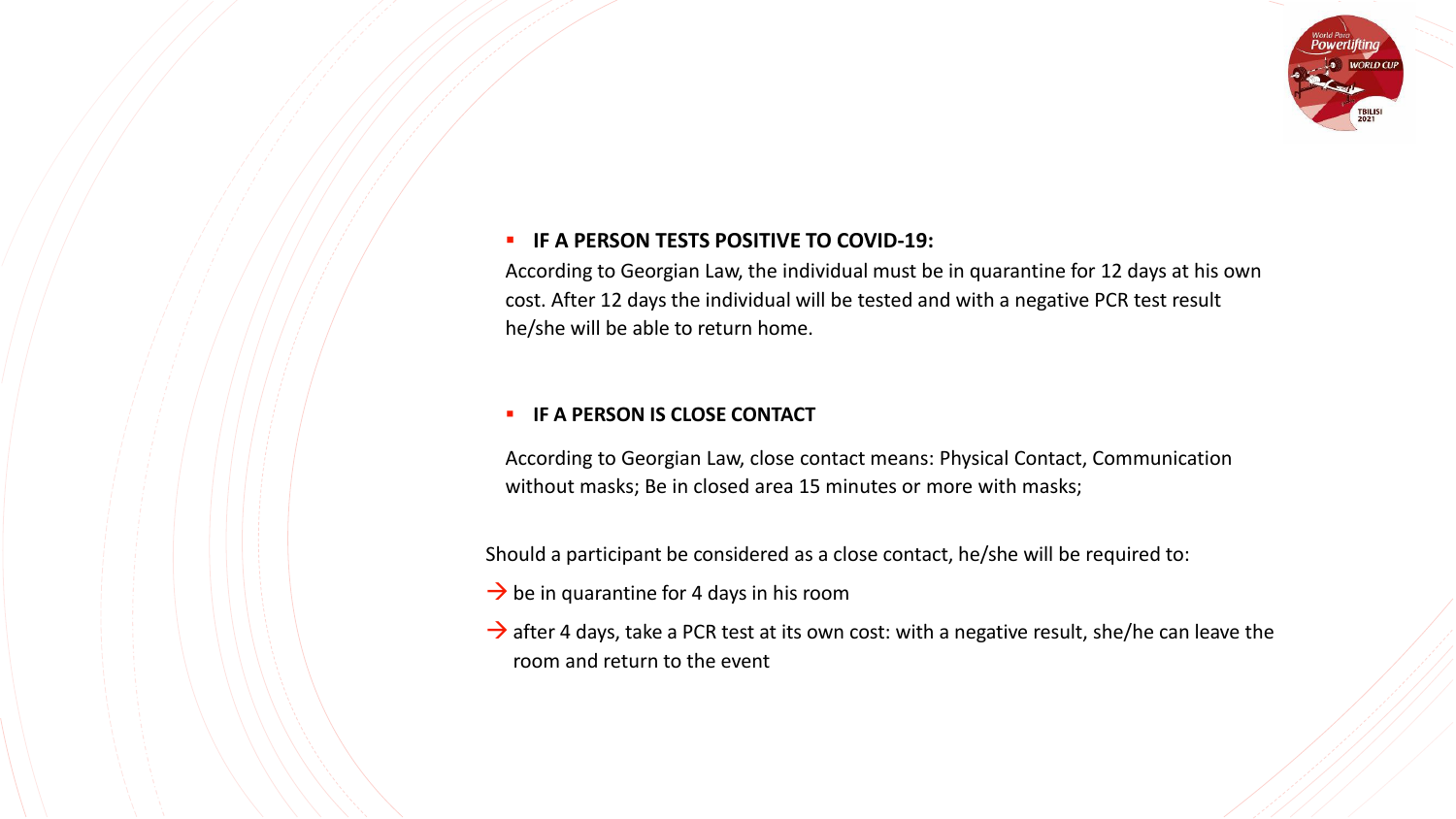# 3. BEFORE TRAVELLING TO GEORGIA



- **PRINT** the registration form which you made on the MFA of Georgia's website. Don't miss to print registration number too.
- Especially those countries who needed special permission
- to enter to Georgia, please print and take with you the Invitation letter sent by the LOC.
- Every person in your team must take a **PCR Test within 72 hours** before arriving in Georgia and have **Negative result.**
- Bring Vaccine proof documents (if applicable)
- Insurance: Please make sure you have a medical insurance, including covid-19, for every person of your team. LOC recommend you take as highest coverage as possible. This applies to every person travelling to Georgia.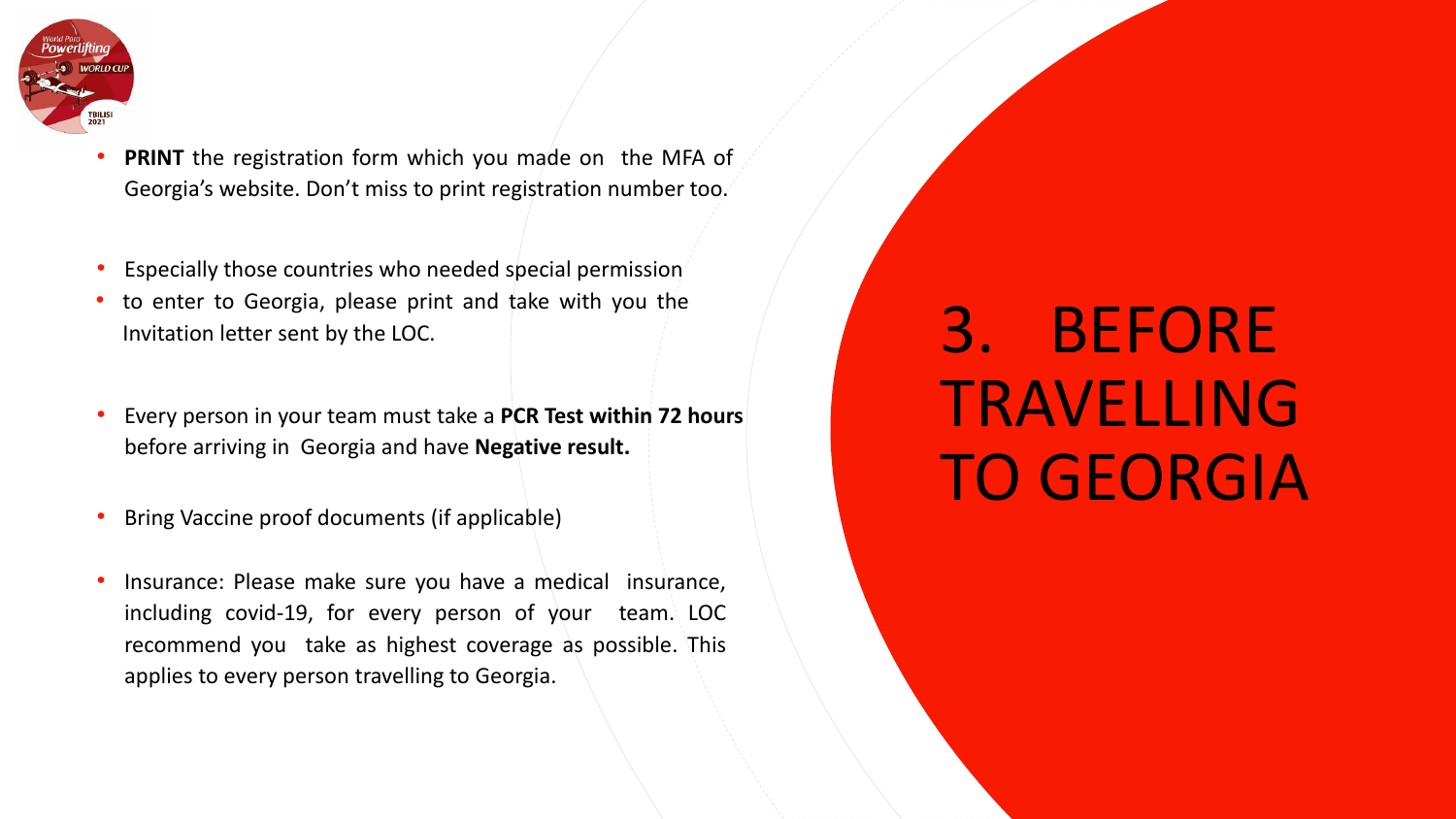# 4. WHEN YOU ARRIVE IN GEORGIA

- luggage.
- 
- total number of each team.
- 
- 



When you have completed passport control, then proceed to get you

Please Contact LOC if you have any problems at customs.

• The LOC staff will take you to the PREFERENCE & HOTEL HUALING by accessible bus which is located 10-15 minutes from the airport.

• When you arrive in the hotel, you will be accommodated separately and be called by LOC to come down for the 1st floor to take PCR Tests.

• After collecting your luggage, you will find LOC members waiting for you with the competition logo since they know your flights and the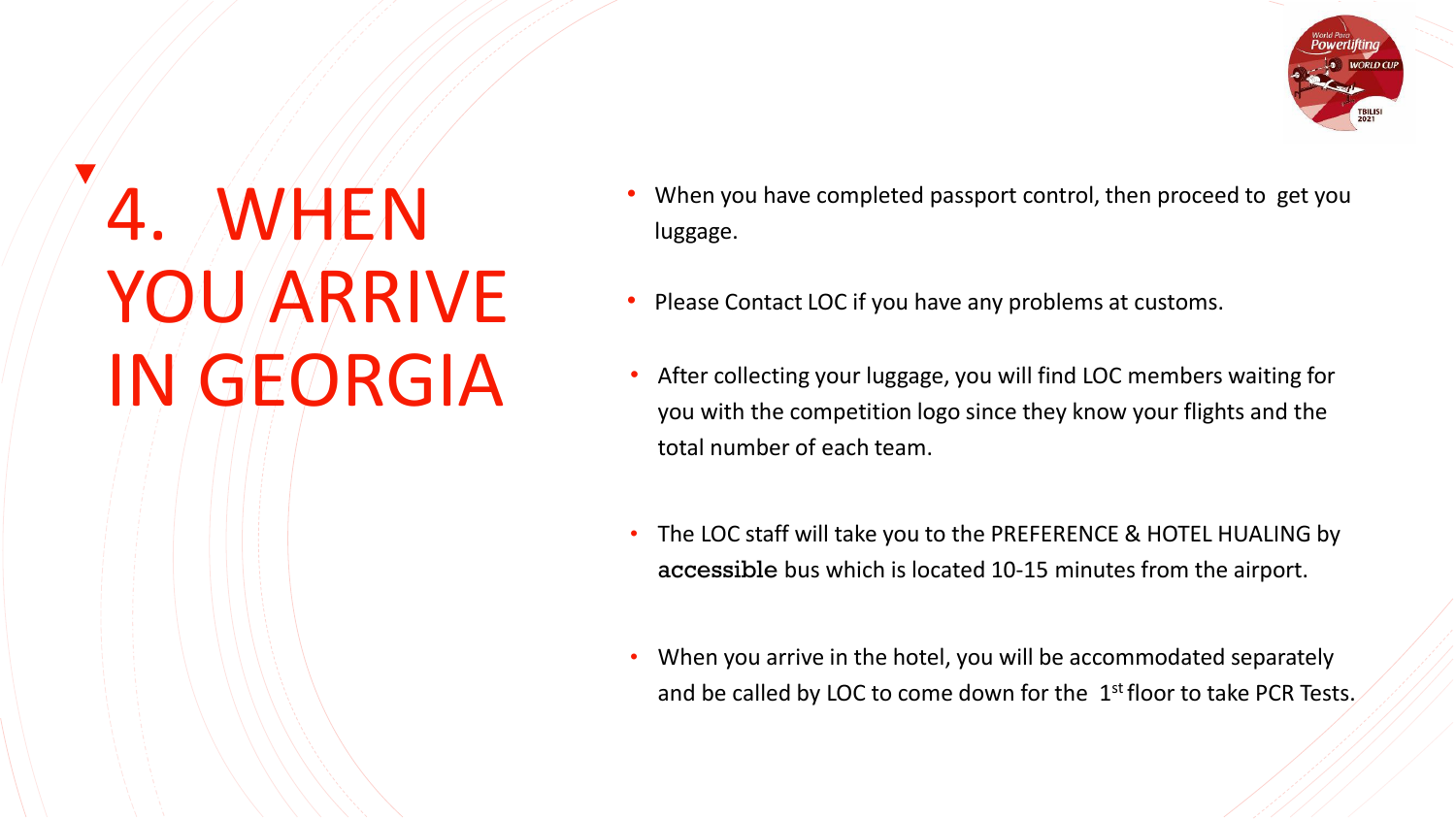

# TRANSPORTATION

LOC STAFF WILL BE WAITING AT THE AIRPORT FOR THE TEAMS TO TAKE THE SHUTTLE BUS TO THE HOTEL.

## For any questions please contact the LOC TINATIN: +995595600622

(I will meet you in the airport too)

Buses are accessible for wheelchair users and after each team buses will be cleaned!

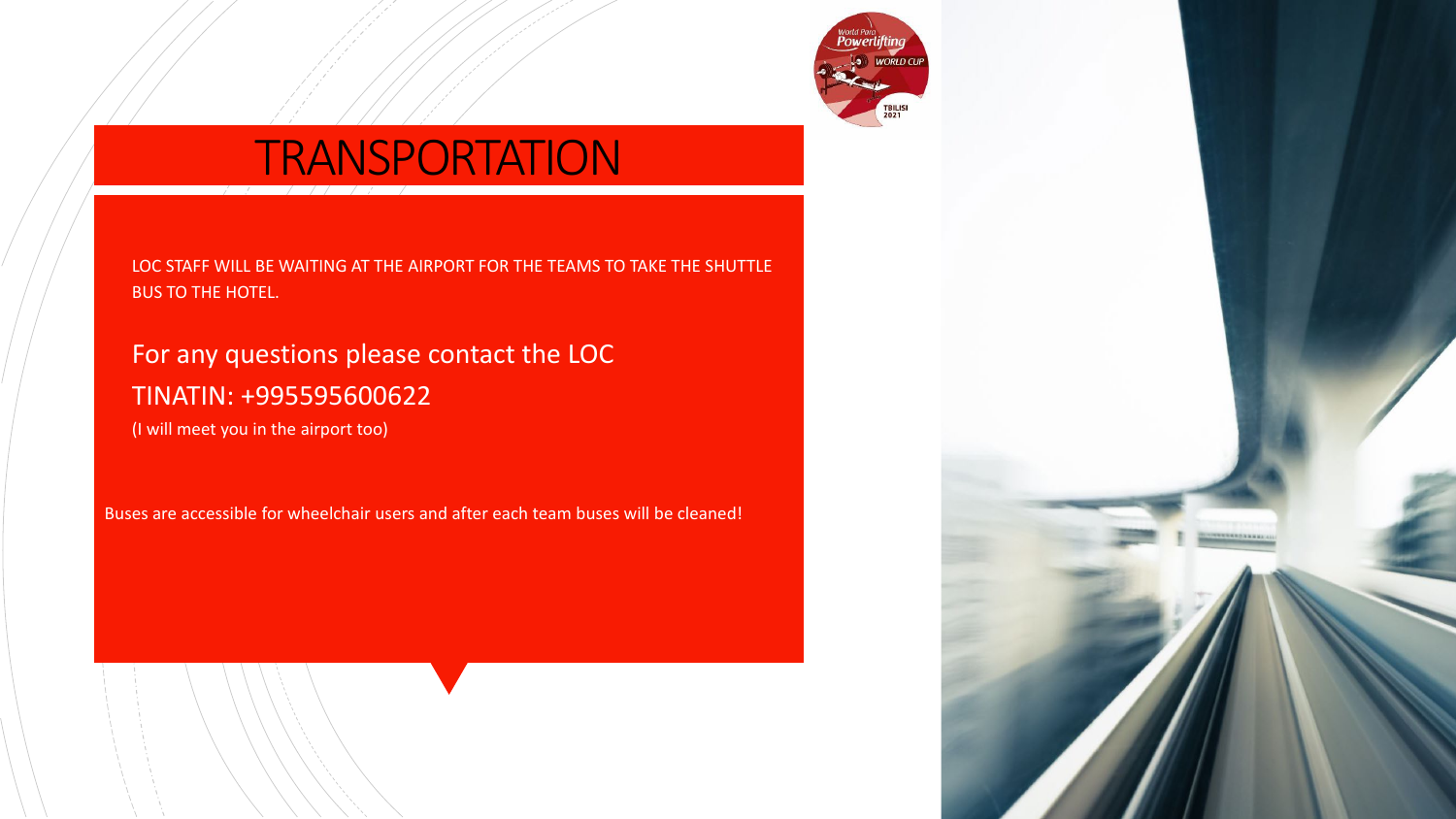- After testing each person everybody must return to their rooms.
- You must not leave your room or have any contact with anyone individuals (including participants) prior **receiving confirmation of a negative test result.**
- For quarantine day (1<sup>st</sup> day of arrival) meals will be delivered by hotel staff. After leaving your rooms you will be able to take your Breakfast, Lunch and Dinner in the Hotel restaurant.
- Accreditation will only be delivered upon a PCR Negative test result from your 1<sup>st</sup> test onsite and communicated by the LOC.
- Every person will receive event pack. This will include a hand sanitizer and a face covering.

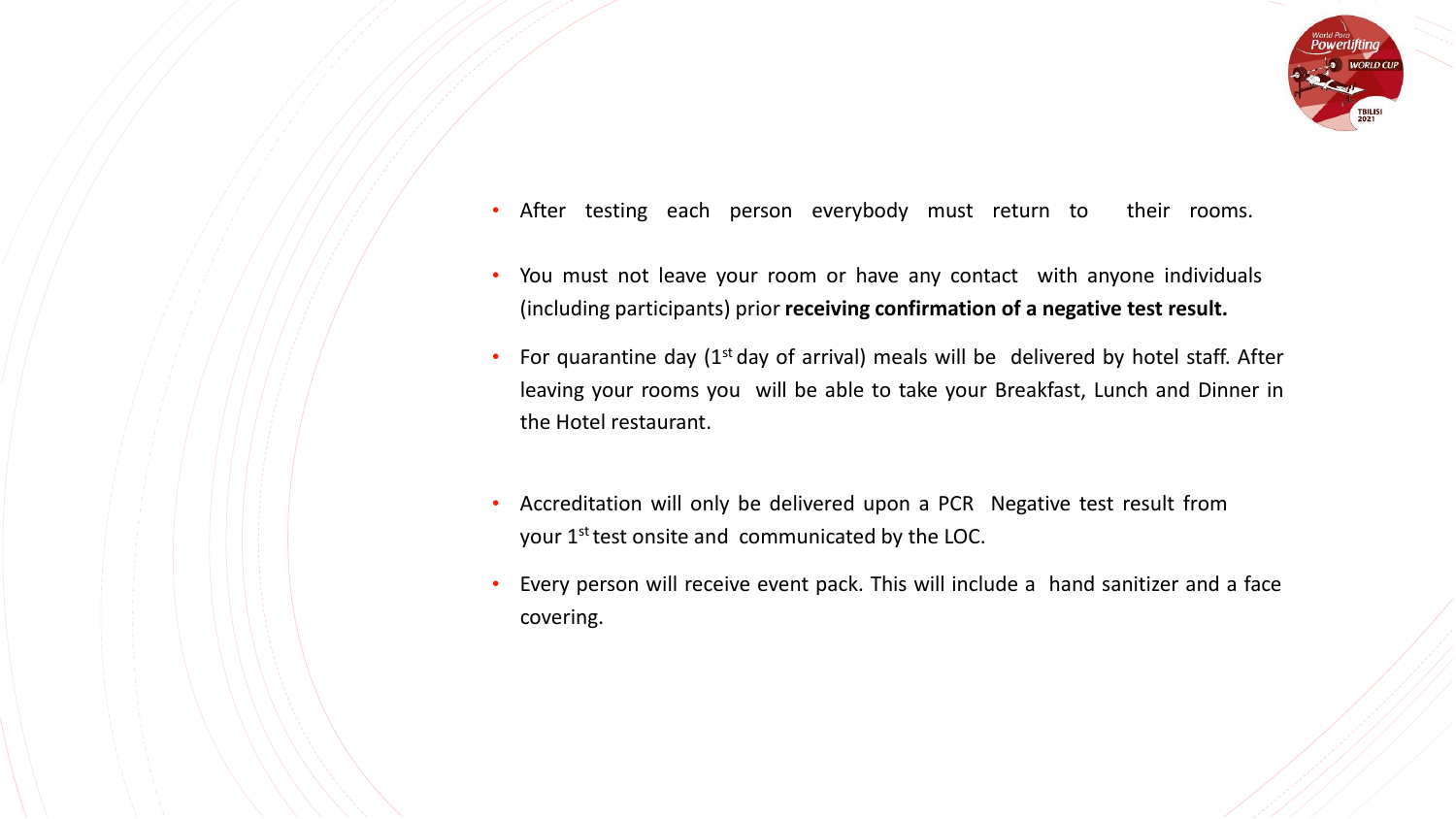

# ACCOMMODATION

- 1. TEAMS DO THE CHECK-IN AND GO TO THEIR ROOMS TO QUARANTINE
- 2. Every Team will be called by LOC to take PCR tests.
- 3. After taking the test, teams will be back to their rooms and wait for PCR test results.
- $\rightarrow$  Accreditation will only be distributed when a Negative result is received
- $\rightarrow$  Every attendee will receive a personal event pack with hand sanitiser, face covering, code of conduct, chalk for lifters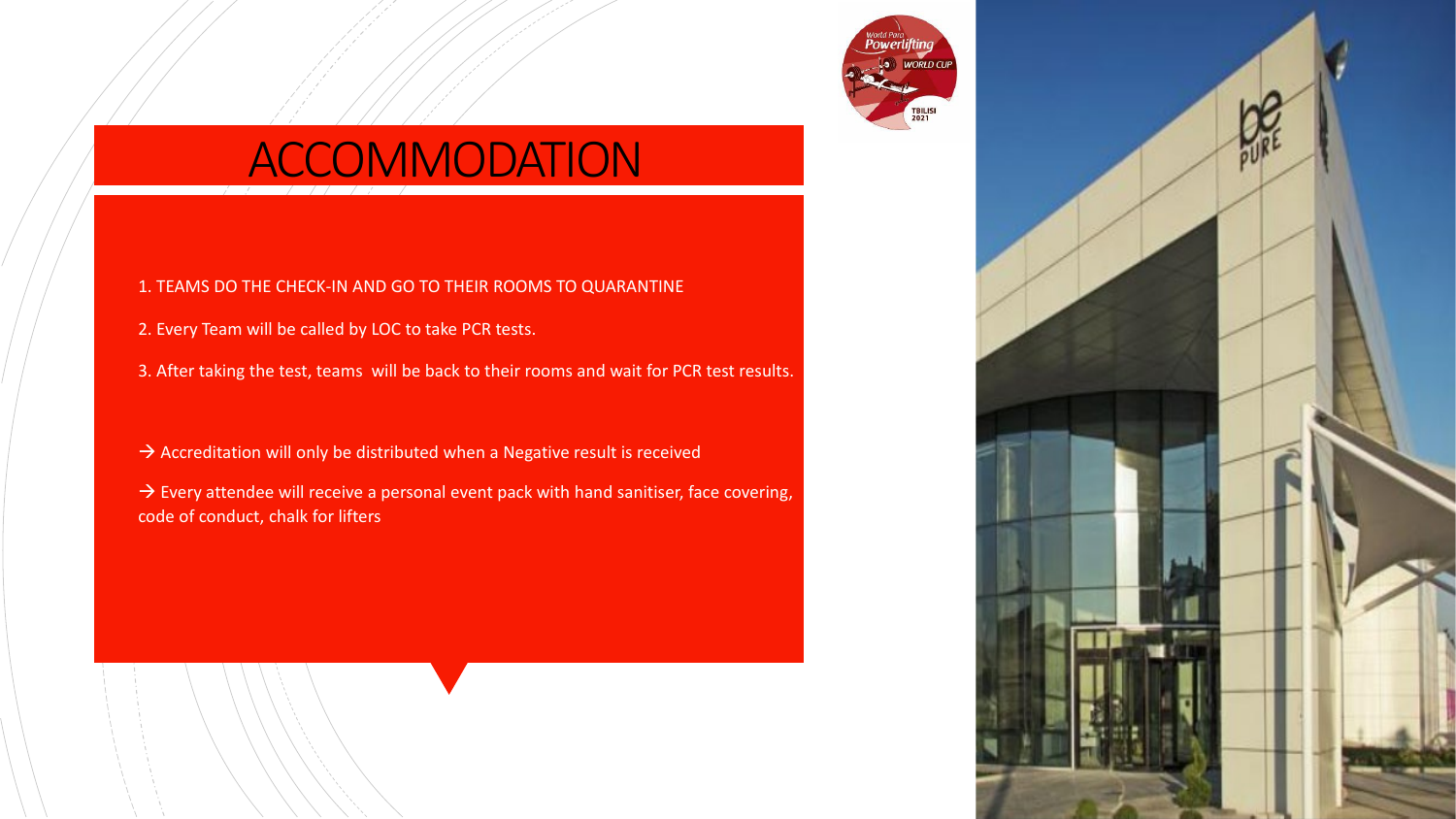



## 5. Training, Warm Up and Competition

**Training will be according to each country.** 

**The detailed training schedule will be provided** when closer to the event.

**The training schedule will be closely monitored** and people will not be allowed to enter the training area if they are not on the schedule.

**Training** equipment will be cleaned after each training session.

**Competition** equipment will be cleaned after every attempt

 **Warm up** equipment will be cleaned after each competition session.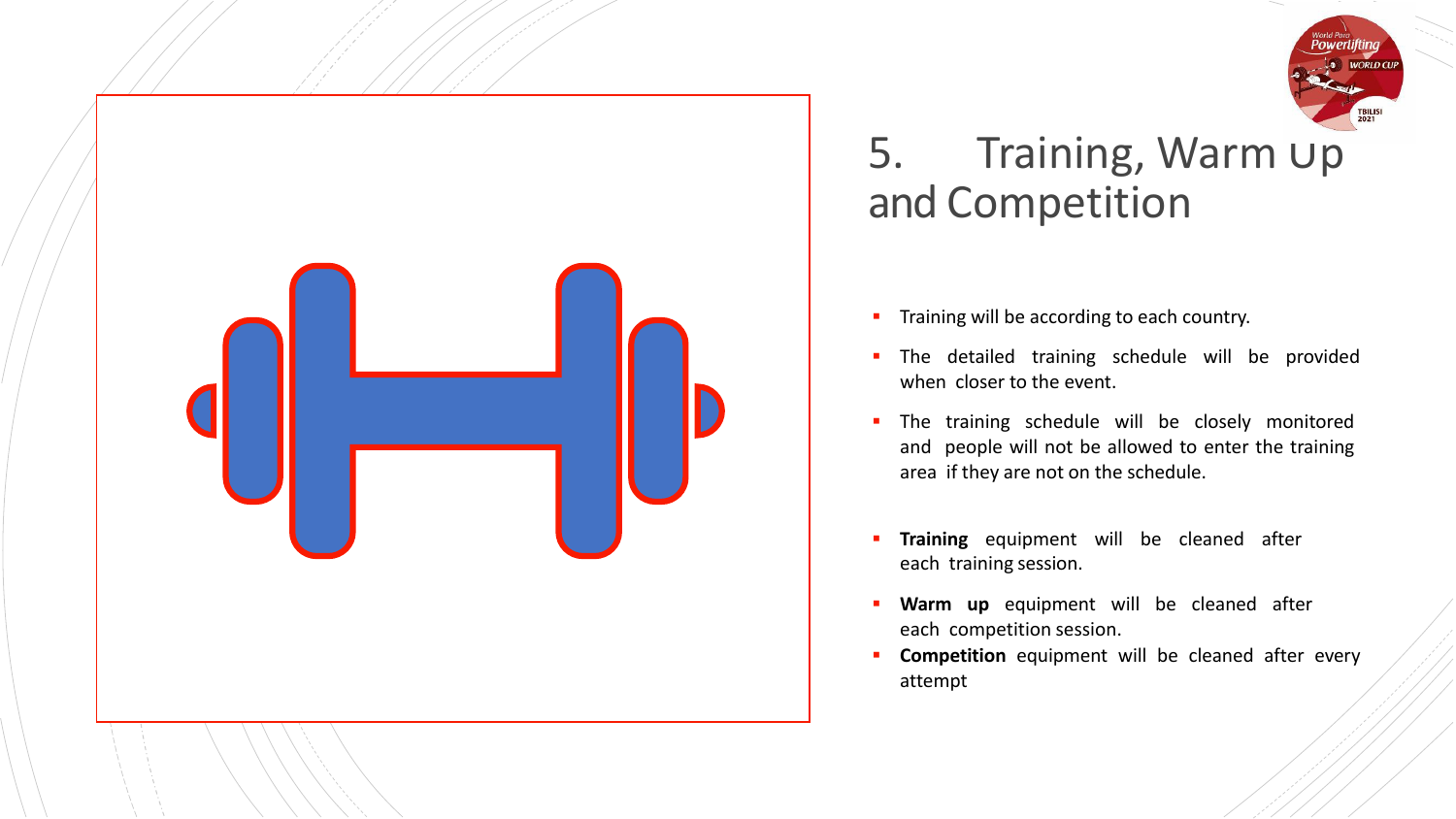# Departing from Georgia



- Follow all departure directions related to the Event.
- Comply will all screening procedures and directions in relation to your return travel.
- If you test Positive for Covid-19 up to 14 days after returning home, please contact the LOC to notify them.